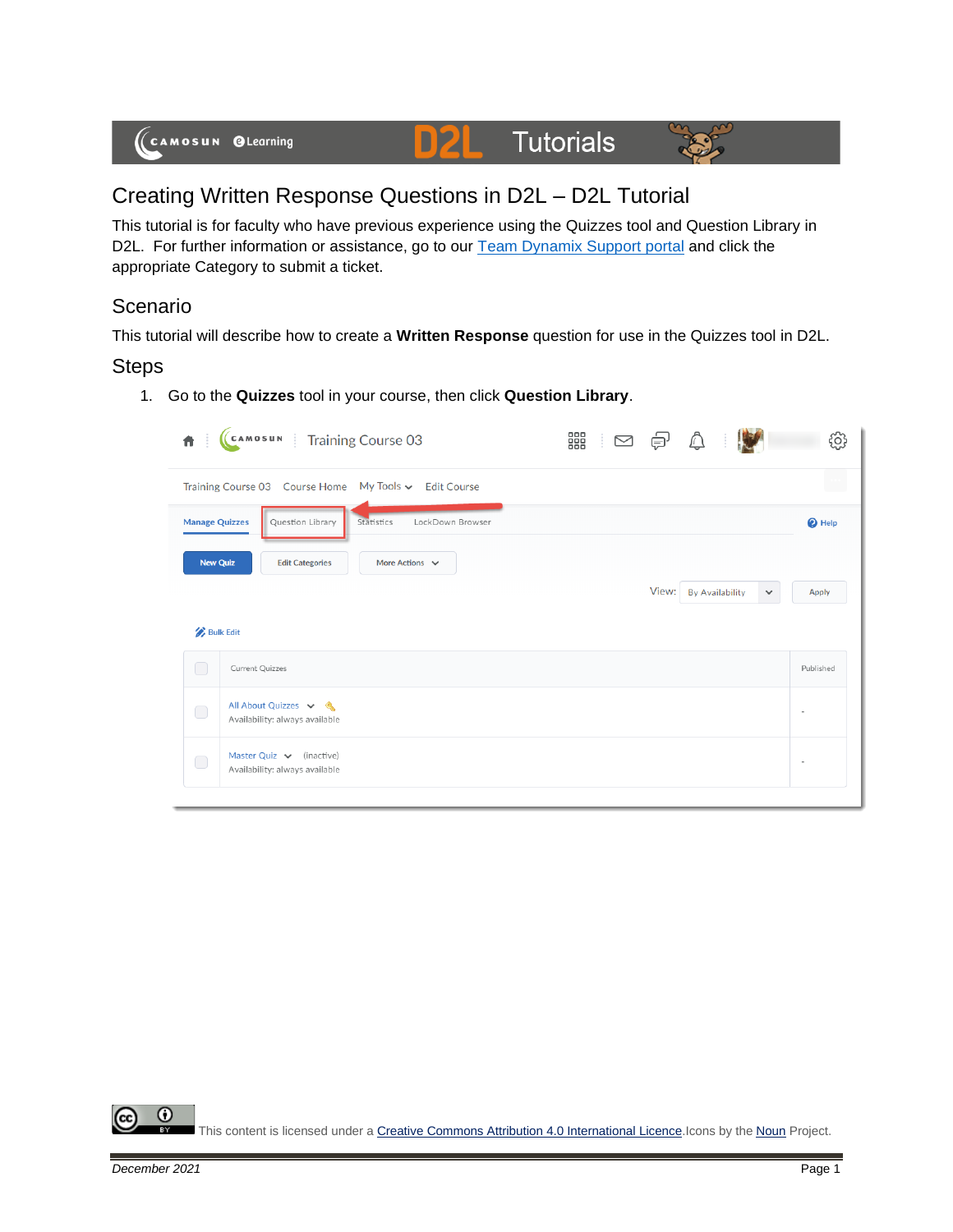2. Create a **New** → **Section** or click on the title of an existing **Section** (folder) in which to save your Short answer question. For the purposes of this tutorial, we will click **Quizzes**, and then **Week 1**.

|                                                                                                                                                                  |                | Training Course 03 Course Home My Tools v Edit Course             |        |        |                   |           |                                                                |
|------------------------------------------------------------------------------------------------------------------------------------------------------------------|----------------|-------------------------------------------------------------------|--------|--------|-------------------|-----------|----------------------------------------------------------------|
| 日金 Question Library ^<br>St veys<br><b>B</b> Sel<br>asse sments<br><b>D</b> Ouiz <sub>A</sub> <sub>S</sub><br>$\bullet$ Week 1<br><b>Week 2</b><br><b>Week 3</b> | New $\sim$     | Question Library ><br>Quizzes > Week 1<br>Week 1<br>Import $\vee$ |        |        |                   |           | Settings<br><sup>O</sup> Help<br><b>Done Editing Questions</b> |
|                                                                                                                                                                  | $\exists$ Move | <b>Delete</b><br>↑↓ Order<br>Edit Values                          |        |        |                   |           |                                                                |
|                                                                                                                                                                  | $\bigcirc$     | Name (click question name to edit)                                | Type   | Points | <b>Difficulty</b> | Mandatory | Last Modified                                                  |
|                                                                                                                                                                  | $\bigcap$      | Shuffling is on<br>Case Study Week 1 Quiz $\vee$<br>a a           | $\sim$ | $\sim$ | $\sim$            | ۰         | Jan 7, 2019 10:05 AM                                           |
|                                                                                                                                                                  |                | <b>Total: 1 Section</b>                                           |        |        |                   |           |                                                                |
|                                                                                                                                                                  |                |                                                                   |        |        |                   |           | 20 per page<br>$\checkmark$                                    |

3. Click **New** and select **Written Response Question (WR)**.

|                                                                                                                                         | Training Course 03 Course Home My Tools v Collaborate Course Media My Media Edit Course ePortfolio |             |                 |        |                          |            |           |                                                                      |
|-----------------------------------------------------------------------------------------------------------------------------------------|----------------------------------------------------------------------------------------------------|-------------|-----------------|--------|--------------------------|------------|-----------|----------------------------------------------------------------------|
| <b>3</b> Question Library<br>Surveys<br>Self-assessments<br><b>D</b> Quizzes<br>Quiz 1<br><b>Thuy's final exam</b><br>test<br>Respondus | Question Library > Quizzes > Week 1<br>Week 1<br>Import $\vee$<br>New $\vee$<br>Sec on             |             |                 |        |                          |            |           | $\bullet$ Help<br><b>C</b> Settings<br><b>Done Editing Questions</b> |
| LockDown Browser<br>Storage - DO NOT                                                                                                    | True or False Question (T/F)                                                                       | Edit Values |                 |        |                          |            |           |                                                                      |
| DELETE                                                                                                                                  | Multolle Choice Question (MC)                                                                      |             |                 | Type   | Points                   | Difficulty | Mandatory | Last Modified                                                        |
|                                                                                                                                         | Mult Select Question (M-S)                                                                         | v           | Shuffling is on | $\sim$ | $\overline{\phantom{a}}$ | $\sim$     | $\sim$    | Jan 7, 2019 10:05 AM                                                 |
|                                                                                                                                         | Written Response Question (WR)                                                                     |             |                 |        |                          |            |           |                                                                      |
|                                                                                                                                         | Short Answer Question (SA)                                                                         |             |                 |        |                          |            |           |                                                                      |
|                                                                                                                                         | Multi-Short Answer Question (MSA)                                                                  |             |                 |        |                          |            |           | 200 per page $\vee$                                                  |
|                                                                                                                                         | Fill in the Blanks Question (FIB)                                                                  |             |                 |        |                          |            |           |                                                                      |
|                                                                                                                                         | Matching Question (MAT)                                                                            |             |                 |        |                          |            |           |                                                                      |
|                                                                                                                                         | Ordering Question (ORD)                                                                            |             |                 |        |                          |            |           |                                                                      |
|                                                                                                                                         |                                                                                                    |             |                 |        |                          |            |           |                                                                      |

This content is licensed under [a Creative Commons Attribution 4.0 International Licence.I](https://creativecommons.org/licenses/by/4.0/)cons by the [Noun](https://creativecommons.org/website-icons/) Project.

 $\odot$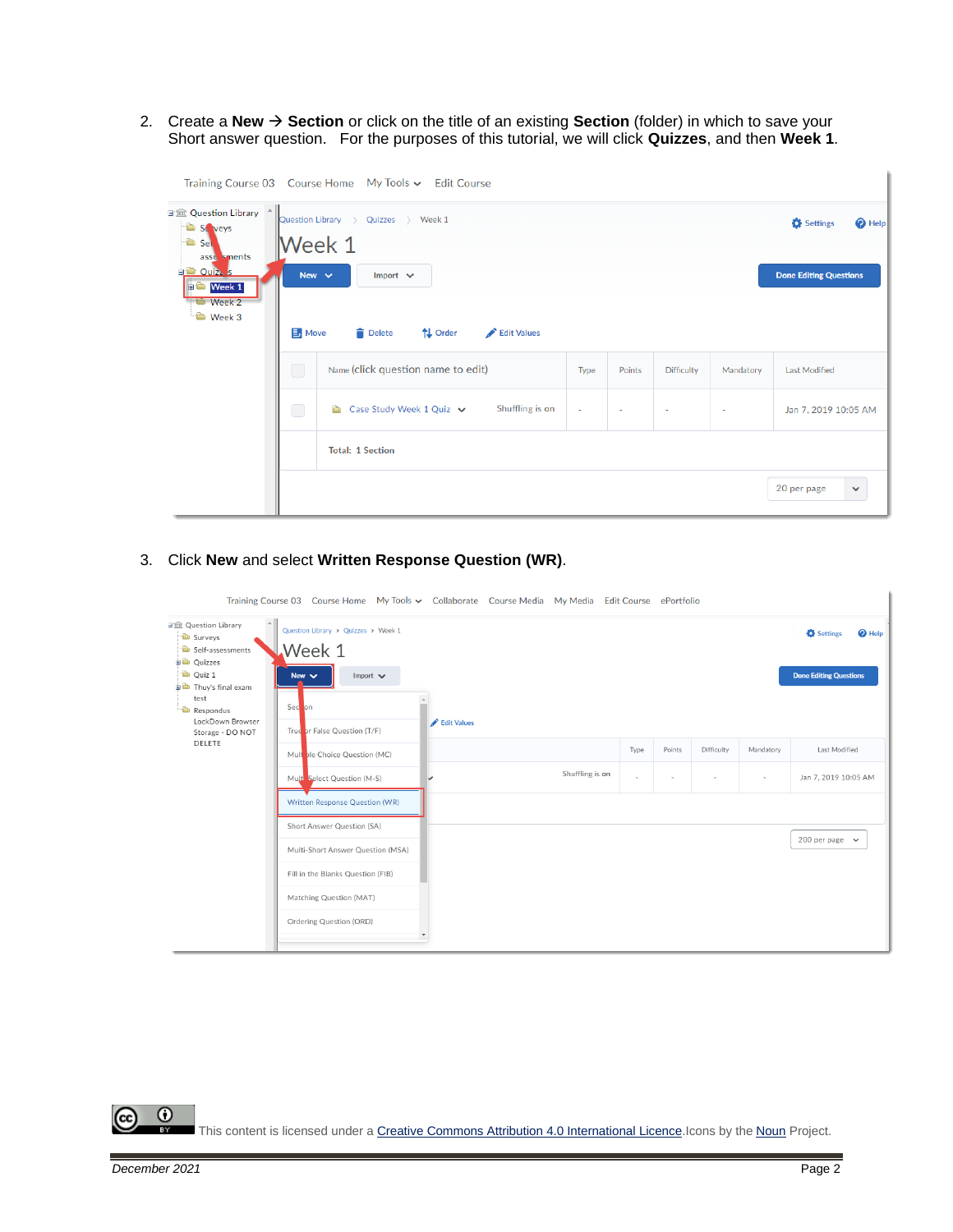4. Type your question into the **Question Text** box. You will see a **Preview** of the question begin to appear in the right-hand panel.

| Back to Question Library<br>≺                                                                                                                                                 |                                                     |                                                                         |     |
|-------------------------------------------------------------------------------------------------------------------------------------------------------------------------------|-----------------------------------------------------|-------------------------------------------------------------------------|-----|
| Written Response<br>$\checkmark$<br>$rac{1}{100}$<br>$\overline{B}$<br>$\circ$<br>U<br>Question Text*<br>In 500 words, describe the impact COVID-19 has had on your learning. | Options $\blacktriangleright$<br>53<br>$\checkmark$ | In 500 words, describe the impact<br>COVID-19 has had on your learning. |     |
| Enable HTML Editor for learner responses                                                                                                                                      |                                                     |                                                                         |     |
| Enable inserted images and attachments                                                                                                                                        |                                                     |                                                                         |     |
| Default Points*<br>1                                                                                                                                                          |                                                     |                                                                         | abs |
| Cancel<br>Save<br>$\checkmark$                                                                                                                                                |                                                     |                                                                         |     |
|                                                                                                                                                                               |                                                     |                                                                         |     |

5. Click **Enable HTML Editor** for learner responses if you would like students to be able to format any of their writing (e.g., headings, bold/italicize, bullets/numbering, etc.) Click **Enable inserted images and attachments** if you would like students to upload images or files from their devices, or record a short audio or video clip as part of their response.



0 This content is licensed under [a Creative Commons Attribution 4.0 International Licence.I](https://creativecommons.org/licenses/by/4.0/)cons by the [Noun](https://creativecommons.org/website-icons/) Project.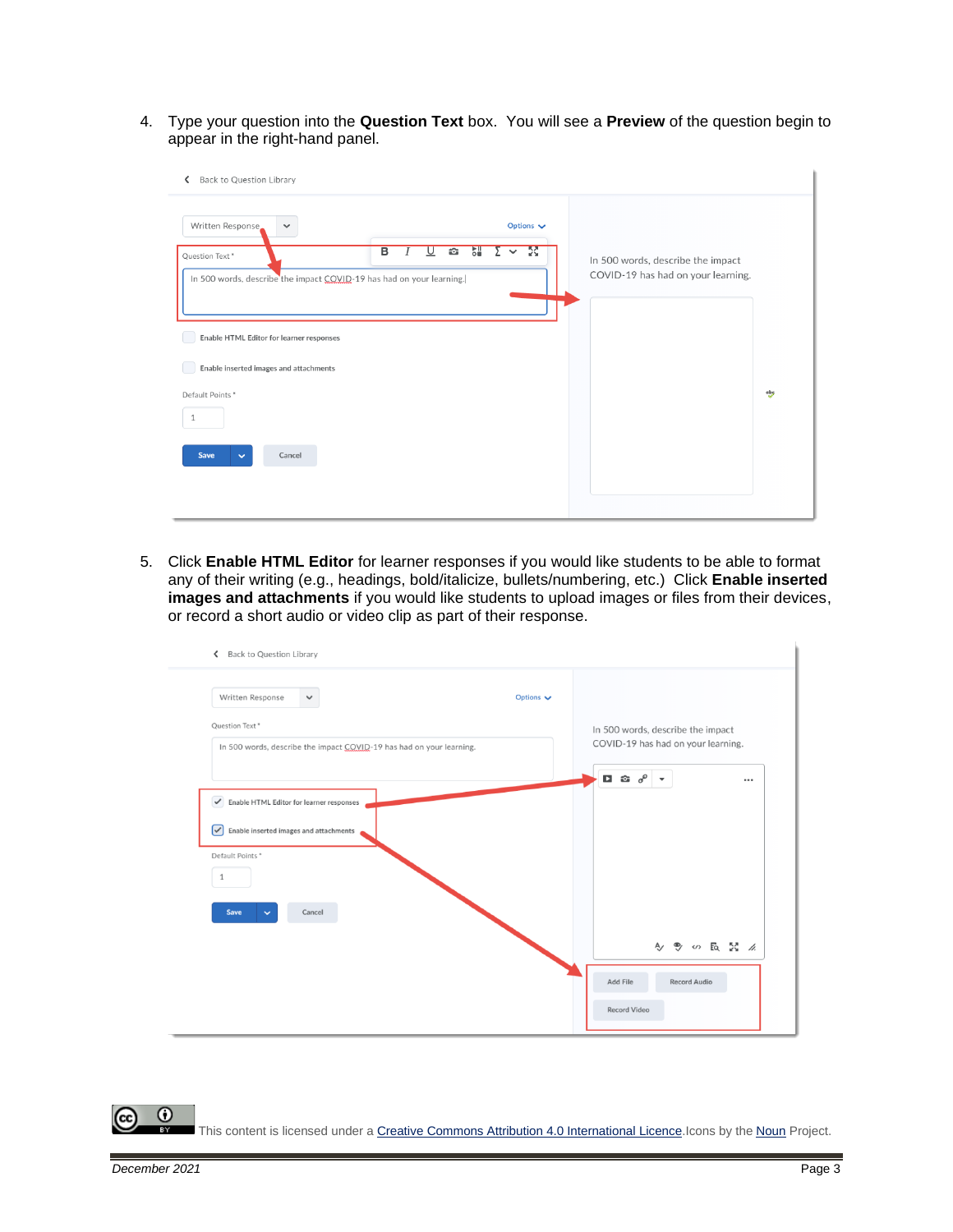6. Click **Options** to **Add Feedback**, **Add Hint**, **Add Short Description,** and/or **Add Answer Key** for your question.

| Written Response<br>$\checkmark$                               | Options $\blacktriangleright$ |                                                       |
|----------------------------------------------------------------|-------------------------------|-------------------------------------------------------|
| Question Text*                                                 |                               | In 500 words, describe the impact                     |
| In 500 words, describe the impact COVID-19 has had on your lea | <b>Add Feedback</b>           | ID-19 has had on your learning.                       |
|                                                                | Add Hint                      | $\sigma^{\!\mathcal{O}}$<br>t.<br>$\cdot$<br>$\cdots$ |
| Enable HTML Editor for learner responses                       | <b>Add Short Description</b>  |                                                       |
| $\blacktriangleright$ Enable inserted images and attachments   | Add Answer Key                |                                                       |
| Default Points *                                               | Add Custom Response Box Size  |                                                       |
| $\mathbf{1}$                                                   | Add Initial Text              |                                                       |
| Save<br>Cancel<br>$\checkmark$                                 |                               |                                                       |
|                                                                |                               |                                                       |
|                                                                |                               | 今 シ の 長 器 系                                           |
|                                                                |                               | Record Audio<br>Add File                              |

7. If you select **Add Custom Response Box Size**, you can choose the default size of box you would like students to see. They will be able to type more, but this will guide them as to how much you want them to type.

| Written Response<br>$\checkmark$                                                                                                                                    | Options $\vee$ |                                                                         |
|---------------------------------------------------------------------------------------------------------------------------------------------------------------------|----------------|-------------------------------------------------------------------------|
| Question Text*<br>In 500 words, describe the impact COVID-19 has had on your learning.                                                                              |                | In 500 words, describe the impact<br>COVID-19 has had on your learning. |
| Enable HTML Editor for learner responses<br>$\checkmark$<br>Enable inserted images and attachments<br>$\checkmark$                                                  |                | $\Box$ $\hat{\omega}$ of<br>$\cdots$                                    |
| Custom Response Box Size<br>Default size, about a paragraph<br>Default size, about a paragraph<br>A bit shorter, just a sentence<br>Much longer, expecting an essay |                | ● (の 長 器 系<br>A                                                         |
| Save<br>Cancel<br>$\checkmark$                                                                                                                                      |                | <b>Record Audio</b><br>Add File<br><b>Record Video</b>                  |

 $\odot$ This content is licensed under [a Creative Commons Attribution 4.0 International Licence.I](https://creativecommons.org/licenses/by/4.0/)cons by the [Noun](https://creativecommons.org/website-icons/) Project.